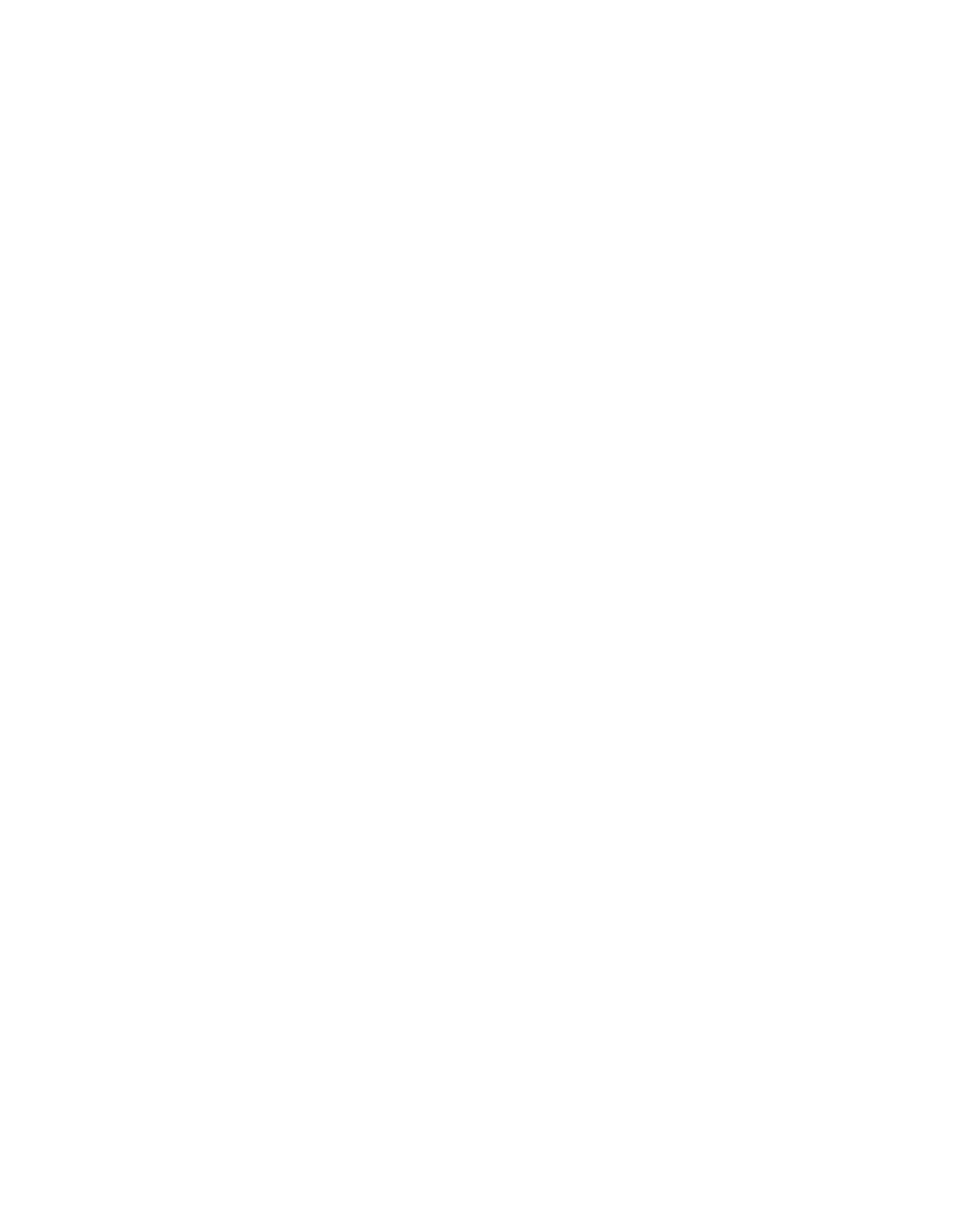## **1. WHAT ARE THE RESULTS OF THE GROWING LEGACY CAPITAL CAMPAIGN?**

We currently have 159 commitments totaling \$7,849,877.

# **2. WHAT IS THE CURRENT SCOPE AND SEQUENCE RECOMMENDATION?**

The current recommendation that the congregation will be asked to approve is as follows: 1.) Expand the parking, 2.) Construct a new building for contemporary worship, 3.) Expand and remodel the existing sanctuary, 4.) Build the commons area between the two worship spaces, 5.) Remodel the original portion of the preschool, 6.) Remodel the current contemporary worship space (the old fellowship hall) into a children/youth facility.

# **3. WHAT IS THE PROJECTED TIMELINE TO COMPLETE?**

Construction should start early 2023 and take approximately 16 months to complete.

# **4. WHAT ARE THE ESTIMATES FOR CONSTRUCTING THE ENTIRE MASTER PLAN PROJECT?**

We have three construction bids: Chasse: \$19,405,000 Concord: \$16,918,335 Redden: \$15,935,909

# **5. DO THE THREE CONSTRUCTION BIDS COMPARE 'APPLES TO APPLES'?**

Yes. All three companies had the same, very detailed, blueprints. They also all had over a month to tour the campus and ask questions of the staff and architect.

# **6. WHO OR WHAT ENTITY OVERSEES THE MANAGEMENT AND EXECUTION?**

Similar to the formation of the Building Committee and Capital Campaign Team, a Construction Team will be formed comprised of four or five people who are experienced in managing construction projects. Those team members will be announced once they are appointed by the Council.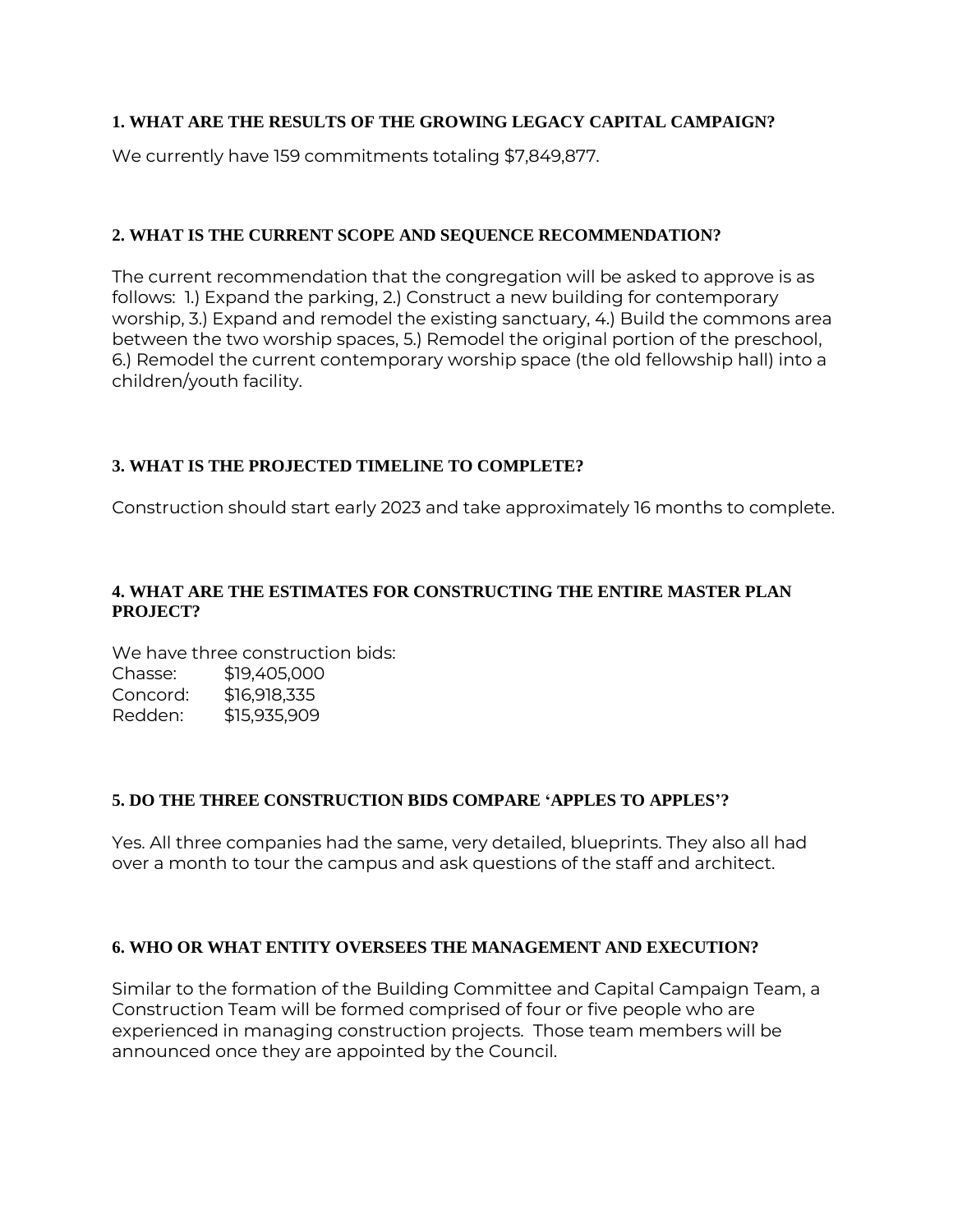#### **7. DO YOU HAVE A QUALIFIED PROJECT MANAGER TO REPRESENT DFLC DURING THE PROJECT PHASE?**

Yes. Indeed the entire construction committee is immensely qualified, with over 100 years of construction industry experience, including a general contractor and an architect.

#### **8. WILL THERE BE A STEERING COMMITTEE?**

The Governance Council is charged with leading the congregation's strategic efforts and is the *de facto* Steering Committee, evaluating priorities, phases, budgets, etc. that best align with DFLC's Mission and SMP.

#### **9. WHO WILL BE THE MANAGING AUTHORITY FOR SIGNIFICANT CHANGES DURING THE EXECUTION PHASE?**

The Bylaws empower the Governance Council to make moderate course corrections when needed. Anything major must go to the congregation.

#### **10. HOW MUCH TIME WILL BE GIVEN TO CONSIDER AND EVALUATE PROPOSALS, REFINEMENTS, AND CHANGES VERSUS COST BEFORE CONGREGATIONAL APPROVAL?**

The congregation has been involved for two years to get us to this point. The required two-week notice will be give before a Voters Meeting.

#### **11. WHAT PROVISIONS ARE MADE TO ENSURE OUR INTERNET BANDWIDTH AND TECHNOLOGY CAPACITY IS EXCELLENT AND MEETS OUR NEEDS?**

A few years ago the church upgraded from DSL to cable internet. It has worked well since then but unfortunately the cable internet solution no longer can handle our upload demand. We will need to move to a fiber optic solution and are currently investigating our next steps.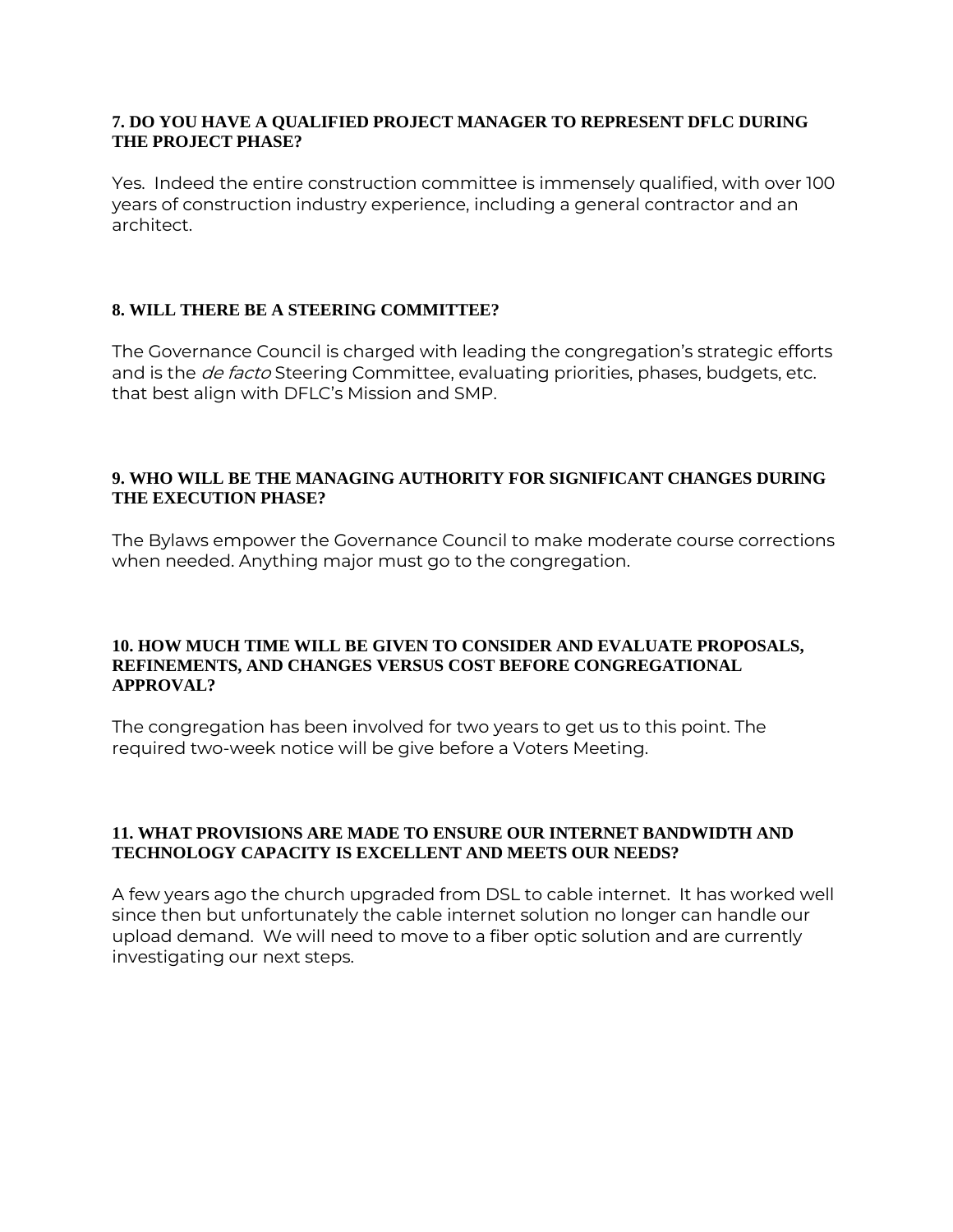#### **12. HOW MUCH MORE WILL THE OPERATIONAL COSTS BE FOR NEW FACILITIES?**

We are adding 12,337 new square feet in this Phase I & II project, which is 57% more than our current square footage. Obviously not all operating cost components will increase commensurately. In addition, the new spaces will be much more efficient that the current 24 year old facility.

| Actual facility costs from 2021 were: |
|---------------------------------------|
| \$20,864                              |
| \$1,730                               |
| \$8,973                               |
| \$21,230                              |
| \$13,172                              |
| \$2,200                               |
| \$68,169                              |
|                                       |

#### **13. WHY IS THE PROPOSED NEW EXTERIOR PAINT COLOR SO DARK?**

The City of Scottsdale has changed their rules on paint color since our original building was completed. The current color is not allowed because it is too light. In addition, it's important to show the community that something different and new is happening at DFLC so it would be a missed opportunity to paint the buildings a color similar to what we already have.

#### **14. GIVE DESERT FOOTHILLS LANDSCAPING AN OPPORTUNITY TO BID IN VIEW OF YEARS OF VOLUNTARY SERVICE.**

Many subcontractors will bid on every trade and aspect of the project. None have been selected yet.

#### **15. WHY IS THE CONTEMPORARY WORHSIP VENUE PRIORITIZED OVER THE FAMILY LIFE CENTER?**

- Worship is our purpose for existing and first goal for our people and the community.
- With a new, larger, first-class worship space and the resulting increase in people brought into the church, we will have the opportunity to build the Family Life Center in the near future.
- We currently have the staff to properly utilize a new contemporary worship space. A new gym or other space will be a new area programmatically.
- Attendance impact-Basketball and Volleyball in a gym scheduled for 5 days a week for 5 different time slots with 10 people per time slot will fill the building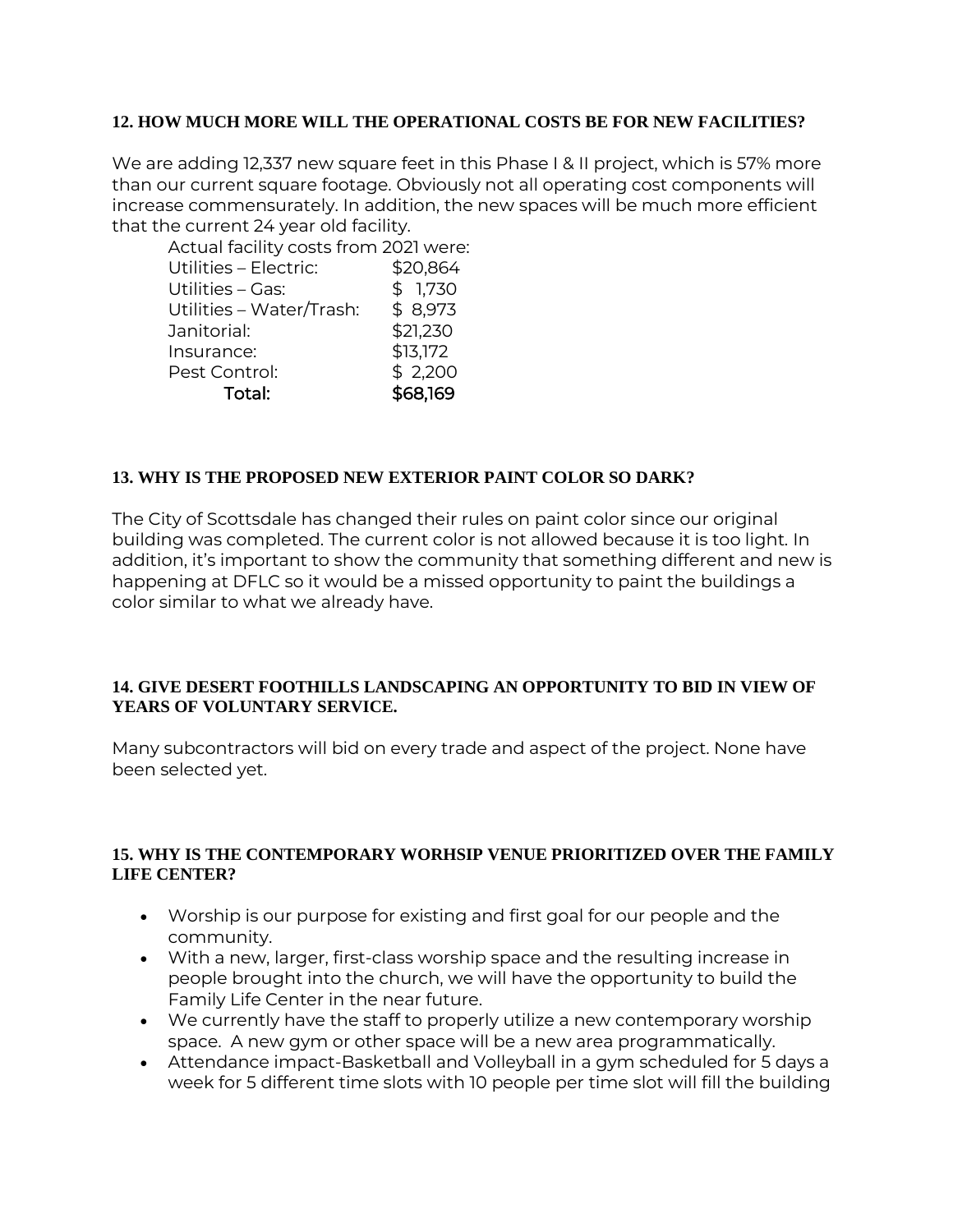with 250 people a week. One Sunday morning in a worship space has the potential of impacting 400 people.

- A Contemporary Worship venue can also be utilized during the week. We will host music festivals, orchestras, plays, conferences, speakers, bands, seminars, etc.
- The Contemporary worship space will also serve as a visual for the community. New church worship spaces attract new people. This building will be a landmark on Scottsdale Rd.
- Using a gym as a worship space is not ideal. There is high potential for wear and damage. This can be chairs damaging the floor or a ball damaging a projector.
- Using a worship space as a gym is not ideal. There are less options for games that can be played, and it is more prone to injury.
- We will better teach and train disciples with a new sanctuary, thus impacting the attendance of heaven with this tool. People can donate to gyms at their alma maters, but here we have the opportunity to grow a legacy in helping build a temple for the Lord.

#### **16. HAVE ADEQUATE PROVISIONS BEEN MADE FOR ACTUAL CLASSROOMS TO BE AVAILABLE FOR BIBLE STUDY/MEETINGS?**

Until the congregation fully funds the master facility plan, there will be many compromises to utilize the spaces we have. The lobby of the contemporary building will most often serve as a wonderful meeting space, closely located to refreshments and rest rooms.

#### **17. WHAT IS INVOLVED IN THE SANCTUARY REMODEL, AND HOW LONG IS IT ESTIMATED TO COMPLETE?**

The existing sanctuary will be expanded, and the finishes will be updated. The sanctuary was designed to be expanded, which will make the construction somewhat simpler. The actual construction on that one building will take about 4 to 6 months.

# **18. WHERE WILL WE WORSHIP DURING THAT REMODEL?**

We will need to have the traditional service in the new worship venue for a few months.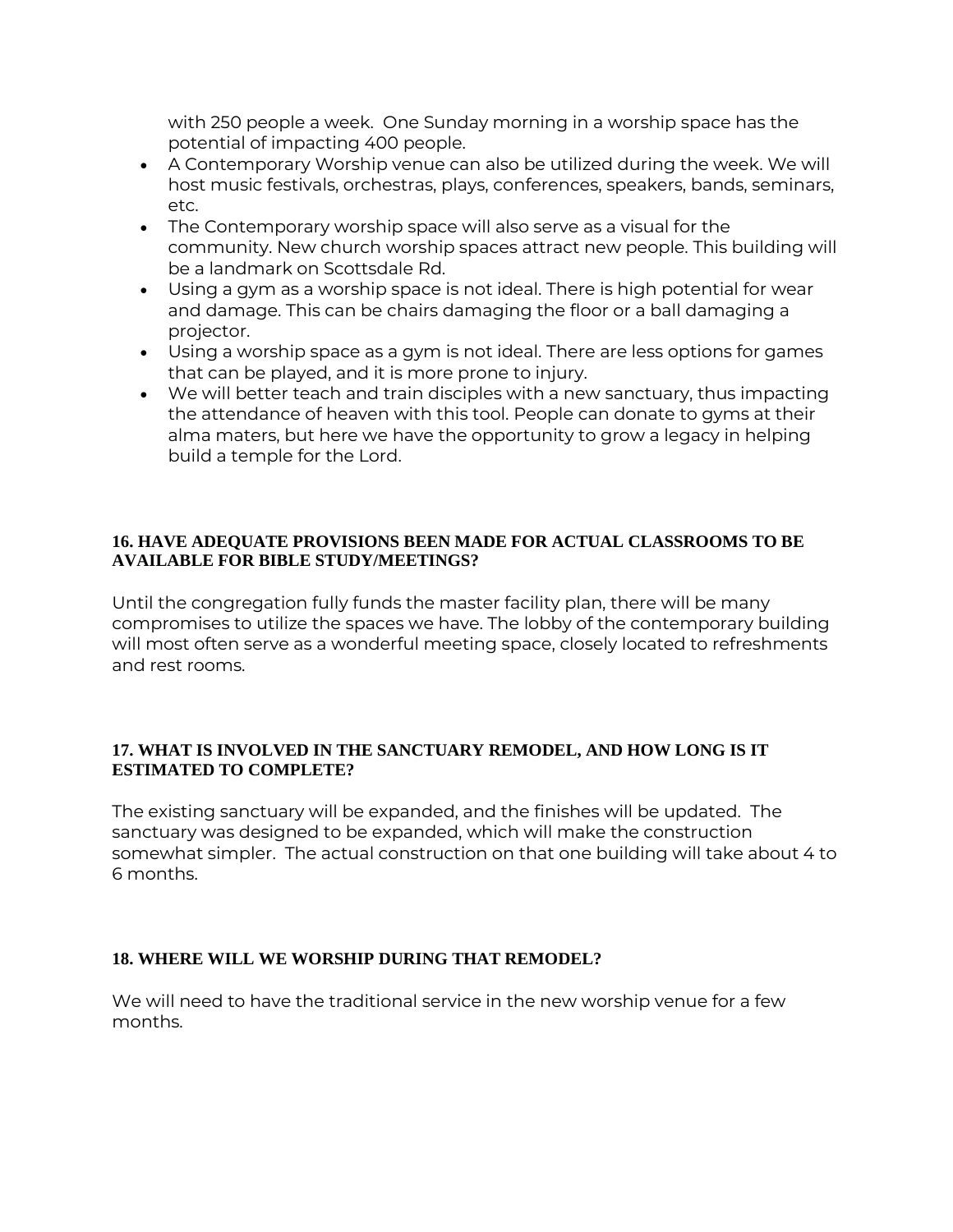#### **19. HOW WILL THE THREE CLASSROOMS IN THE CHILDREN'S BUILDING ENHANCE THE PRESCHOOL'S OPERATION?**

Our preschool is currently operating at capacity. With the increase in classrooms, as well as a second outdoor playground, our capacity increases by 50%.

#### **20. WILL THE PRESCHOOL CAPITAL IMPROVEMENTS ENHANCE THE FUNCTION, CAPACITY, AND SAFETY?**

Yes.

#### **21. WILL THE RESTROOMS BE ABLE TO HANDLE THE MAXIMUM NUMBER OF OCCUPANTS IN ALL THE VENUES?**

All restrooms and the number of restrooms will meet all ADA and City requirements for occupancy.

# **22. IS THE STORAGE SPACE ADEQUATE FOR ALL ITEMS NEEDED THROUGHOUT THE YEAR AS WELL AS SUPPLIES FOR ALL PROGRAMS AND EVENTS?**

Yes.

# **23. WHY ARE THERE SO MANY TREES ON THE LANDSCAPE PLAN?**

On our plans, we have the minimum number of trees the City will allow.

# **24. ARE WE ACCOUNTING FOR SURPRISES IN THE CONSTRUCTION BUDGET?**

Yes. About \$1,000,000 is set aside as contingency for Phases I and II.

# **25. WILL THE OPERATING COSTS NEEDED FOR THE ENHANCED FACILITIES AND ONGOING STRATEGIC MINISTRY PLAN BE CONSIDERED?**

Yes, they have. See below: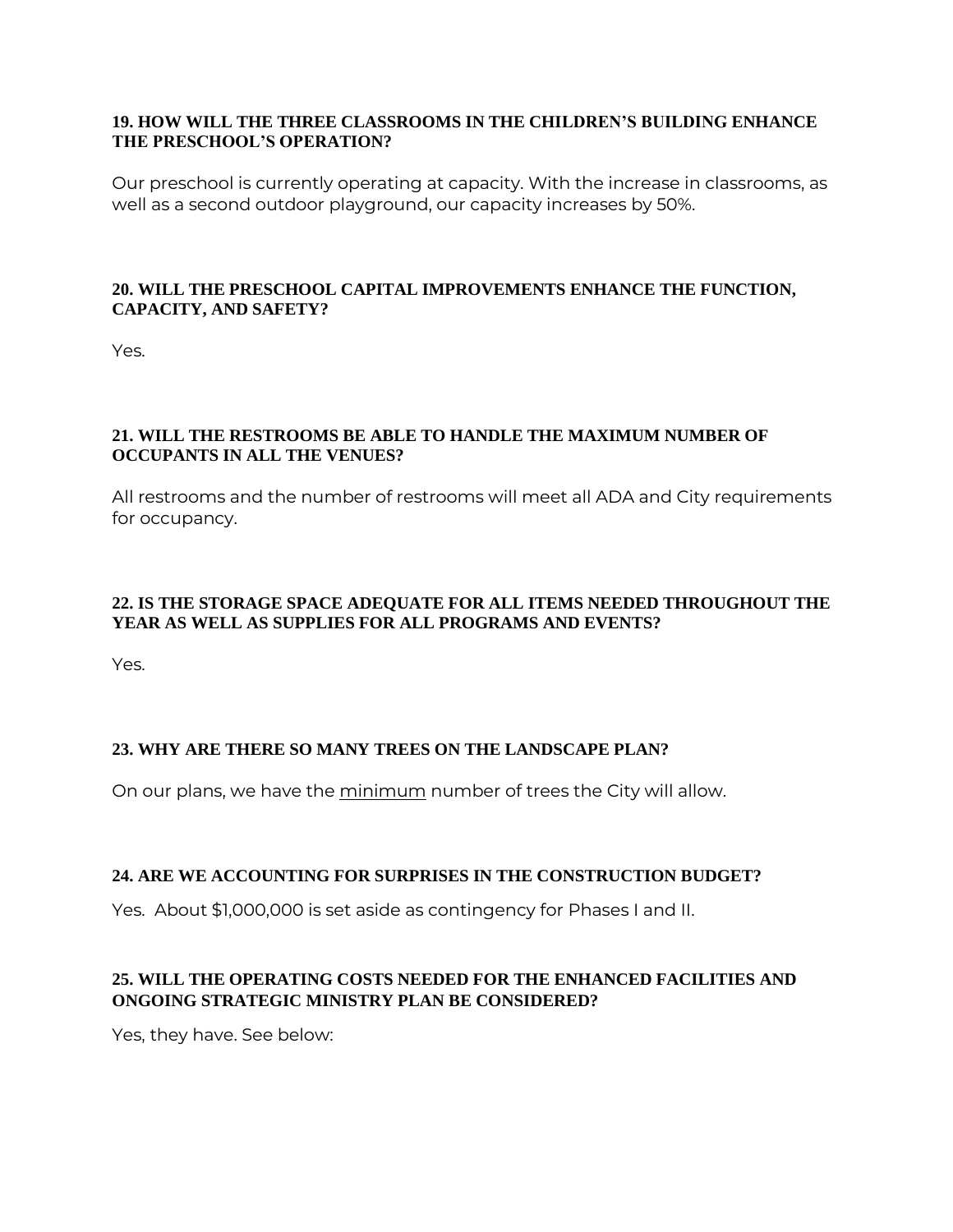# **2022-26 SMP FINANCIAL EFFECTS (\$,000)**

|                                     | <b>Effective</b> | 2022  | 2023  | 2024  | 2025  | 2026  |
|-------------------------------------|------------------|-------|-------|-------|-------|-------|
|                                     | Year             |       |       |       |       |       |
| Expense Budget - Increase 3%        |                  | 1,189 | 1,225 | 1,261 | 1,299 | 1,338 |
| <b>ADD</b>                          |                  |       |       |       |       |       |
| Director of Christian Education     | 2022             | 80    | 82    | 84    | 86    | 88    |
| Business Manager (half time)        | 2022             | 40    |       |       |       |       |
| <b>Business Manager (full time)</b> | 2023             |       | 80    | 82    | 84    | 86    |
| <b>Facility Manager</b>             | 2024             |       |       | 82    | 84    | 86    |
| <b>Community Connections Cord.</b>  | 2024             |       |       | 82    | 84    | 86    |
| <b>Total Expense Budget</b>         |                  | 1.309 | 1,387 | 1,591 | 1.637 | 1,684 |

# **PRESCHOOL ENROLLMENT FORECAST**

Based on the three new classrooms available in the 2023-24 school year and assuming increase enrollment by 10 students per year until at capacity in 2028.

| 2022 | 2023* | 2024 | 2025 | 2026 | 2027 | 2028** | 2029 | 2030 | 2031 |
|------|-------|------|------|------|------|--------|------|------|------|
| 90   | 00    | 10   | 120  | 130  | 140  | 150    | 150  | 150  | 150  |

# **PRESCHOOL REVENUE FORECAST (\$,000)**

Based on 3% annual increase in tuition plus the additional students each year.

| 2022  | 2023* | 2024  | 2025  | 2026  | 2027  | 2028** | 2029  | 2030  | 2031  |
|-------|-------|-------|-------|-------|-------|--------|-------|-------|-------|
| \$300 | \$333 | \$366 | \$400 | \$436 | \$469 | \$500  | \$515 | \$530 | \$546 |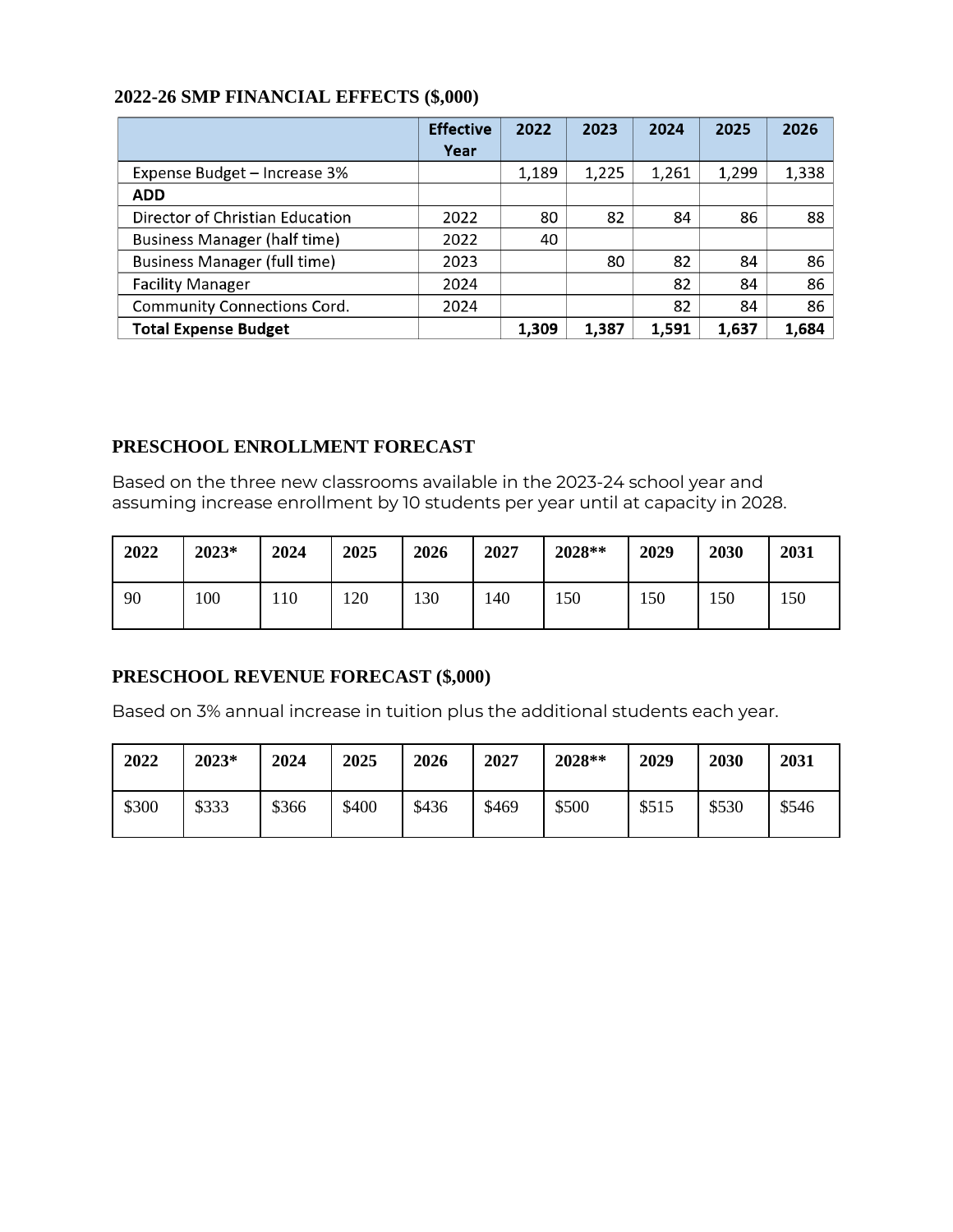

**AVERAGE IN-PERSON SUNDAY WORSHIP ATTENDANCE FORECAST**

\*Assumptions: 2022 recovery, 40% jump at completion of worship venues, and 10% growth thereafter

# **PLATE OFFERINGS FORECAST**

Based on 5% annual increase in offerings, except for the first two years the new worship venues are opened (20% increase each of those two years)

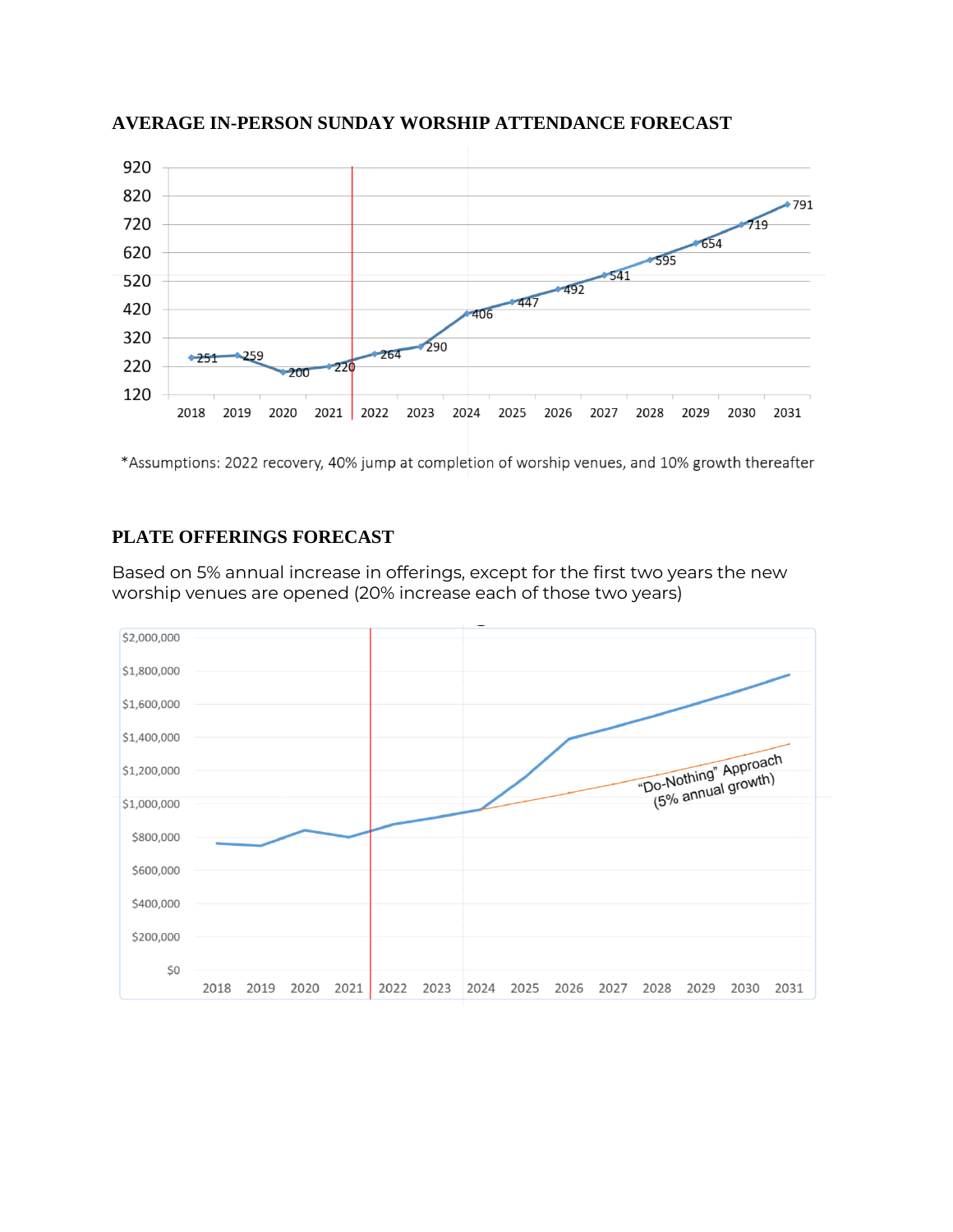# **ANNUAL MORTGAGE PAYMENT SCENARIO**

New Mortgage Payment: \$324,000\* Current Mortgage Payment: \$128,648 Increase to Our Annual Budget: \$195,352 (17% of 2021's Income)

# Projected increase in Offerings by 2025: \$283,000 Projected increase in Tuition by 2025: \$100,000

\*Assumptions: \$5 Million Total (\$4M for Construction plus \$1M from old debt) at 5% interest

# **TOTAL INCOME FORECAST**

The combined income from offerings and tuition, historic and forecast.

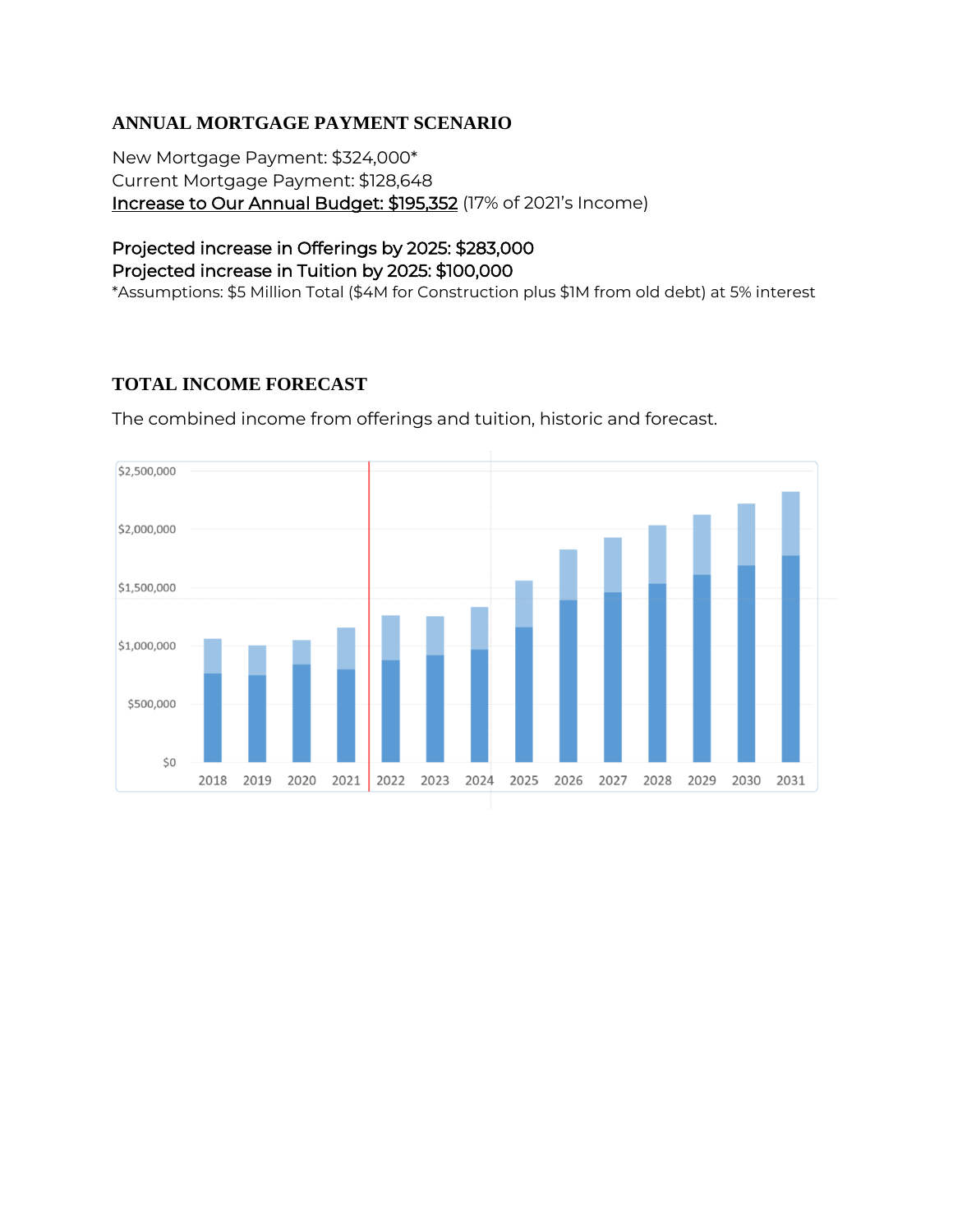# **P&L FORECAST**

The Total Income and Total Expenses, historic and forecast.